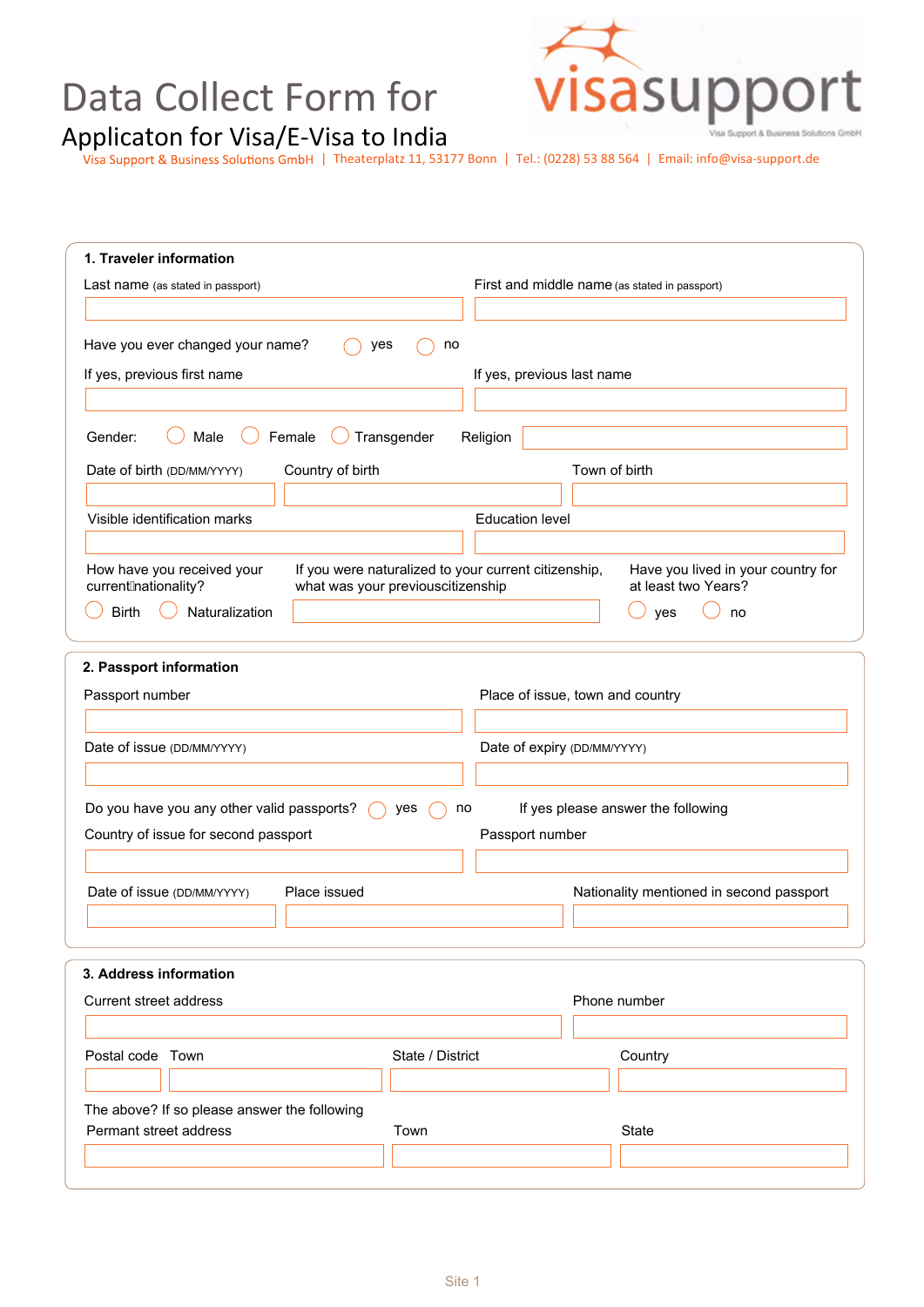## Data Collect Form for Applicaton for Visa/E-Visa to India



| 4. Family details                                                                      |                                                                                                                            |                      |               |
|----------------------------------------------------------------------------------------|----------------------------------------------------------------------------------------------------------------------------|----------------------|---------------|
| <b>FATHER</b>                                                                          |                                                                                                                            |                      |               |
| First and last name                                                                    | Nationality                                                                                                                | Previous nationality | if applicable |
| Place of birth                                                                         | Country of birth                                                                                                           |                      |               |
|                                                                                        |                                                                                                                            |                      |               |
| <b>MOTHER</b>                                                                          |                                                                                                                            |                      |               |
| First and last name                                                                    | Nationality                                                                                                                | Previous nationality | if applicable |
|                                                                                        |                                                                                                                            |                      |               |
| Place of birth                                                                         | Country of birth                                                                                                           |                      |               |
|                                                                                        |                                                                                                                            |                      |               |
| APPLICANT'S MARITAL STATUS                                                             |                                                                                                                            |                      |               |
| Married<br>Single                                                                      | If married please provide spouses details                                                                                  |                      |               |
| First and last name                                                                    | Nationality                                                                                                                | Previous nationality | if applicable |
|                                                                                        |                                                                                                                            |                      |               |
|                                                                                        |                                                                                                                            |                      |               |
| Place of birth                                                                         | Country of birth                                                                                                           |                      |               |
|                                                                                        |                                                                                                                            |                      |               |
|                                                                                        | Were your grandfathers/ grandmothers (paternal / maternal) pakistani nationals or did they belong to a pakistan-held area? |                      |               |
| no<br>$($ )<br>yes                                                                     |                                                                                                                            |                      |               |
| If yes, please enter details                                                           |                                                                                                                            |                      |               |
|                                                                                        |                                                                                                                            |                      |               |
|                                                                                        |                                                                                                                            |                      |               |
|                                                                                        |                                                                                                                            |                      |               |
|                                                                                        |                                                                                                                            |                      |               |
|                                                                                        |                                                                                                                            |                      |               |
|                                                                                        | If housewife, student, or minor select either father or spouse and continue using their employment details                 |                      |               |
| Spouse<br>Father                                                                       |                                                                                                                            |                      |               |
|                                                                                        | Work address                                                                                                               |                      |               |
| 5. Professional details<br>Current occupation<br>in place of your own<br>Employer name |                                                                                                                            |                      |               |
|                                                                                        |                                                                                                                            |                      |               |
| yes<br>(                                                                               | Are you employed by the military, semi-military group, police or security organization?                                    |                      |               |
| no<br>If yes, with which and in what funktion?                                         |                                                                                                                            |                      |               |
| Organisation                                                                           | Designation                                                                                                                |                      |               |
|                                                                                        |                                                                                                                            |                      |               |
| Rank                                                                                   | Location                                                                                                                   |                      |               |